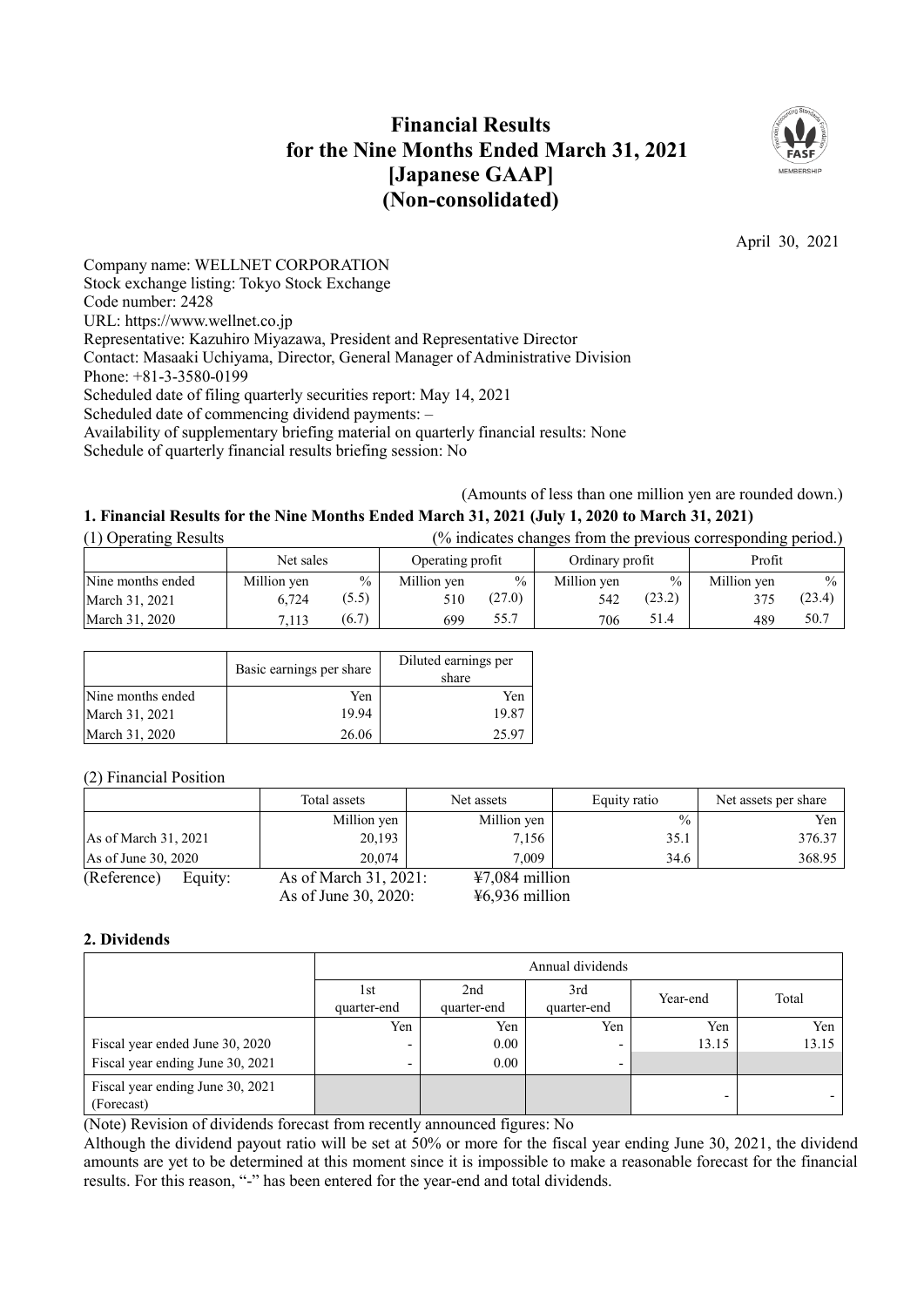## **3. Financial Results Forecast for the Fiscal Year Ending June 30, 2021 (July 1, 2020 to June 30, 2021)**

In the current situation in which there is concern about a fourth wave of the novel coronavirus disease (COVID-19), it is now more difficult to predict the impact on economic activities, and therefore, the earnings forecast will be disclosed as soon as it becomes possible to make a reasonable estimate.

## **\* Notes:**

- (1) Adoption of special accounting procedures for preparing quarterly financial statements: No
- (2) Changes in accounting policies, changes in accounting estimates and retrospective restatement
	- 1) Changes in accounting policies due to the revision of accounting standards: No
	- 2) Changes in accounting policies other than 1) above: No
	- 3) Changes in accounting estimates: No
	- 4) Retrospective restatement: No
- (3) Total number of issued shares (common shares)
	- 1) Total number of issued shares at the end of the period (including treasury shares): As of March 31, 2021: 19,400,000 shares As of June 30, 2020: 19,400,000 shares
	- 2) Total number of treasury shares at the end of the period: As of March 31, 2021: 577,865 shares As of June 30, 2020: 598,024 shares
	- 3) Average number of shares during the period: Nine months ended March 31, 2021: 18,812,203 shares Nine months ended March 31, 2020: 18,790,472 shares

### \* These financial results are outside the scope of quarterly review procedures by a certified public accountant or an audit corporation.

\* Explanation of the proper use of financial results forecast and other notes

In the current situation in which there is concern about a fourth wave of COVID-19, it is now more difficult to predict the impact on economic activities, and therefore, the earnings forecast will be disclosed as soon as it becomes possible to make a reasonable estimate.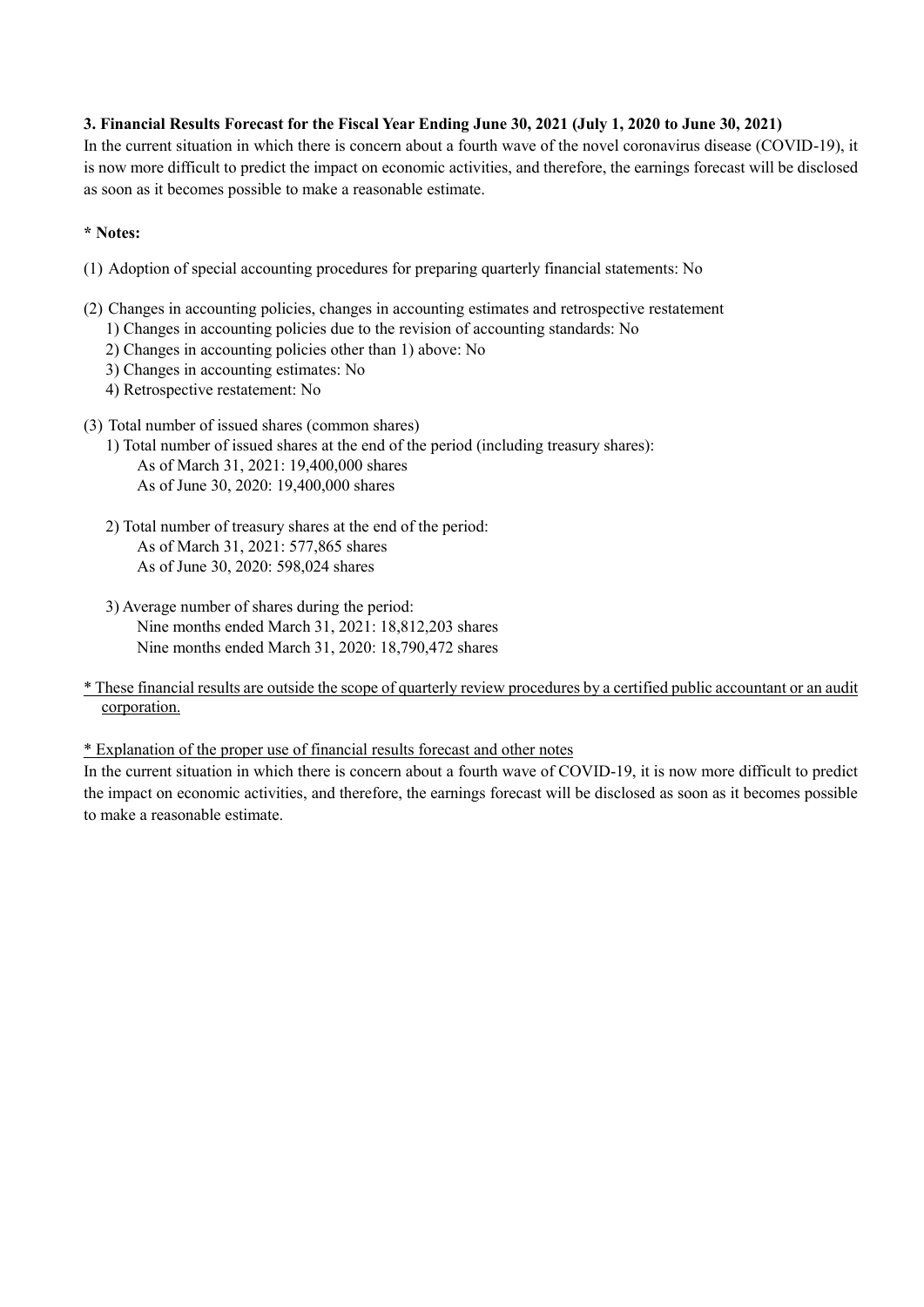## Table of Contents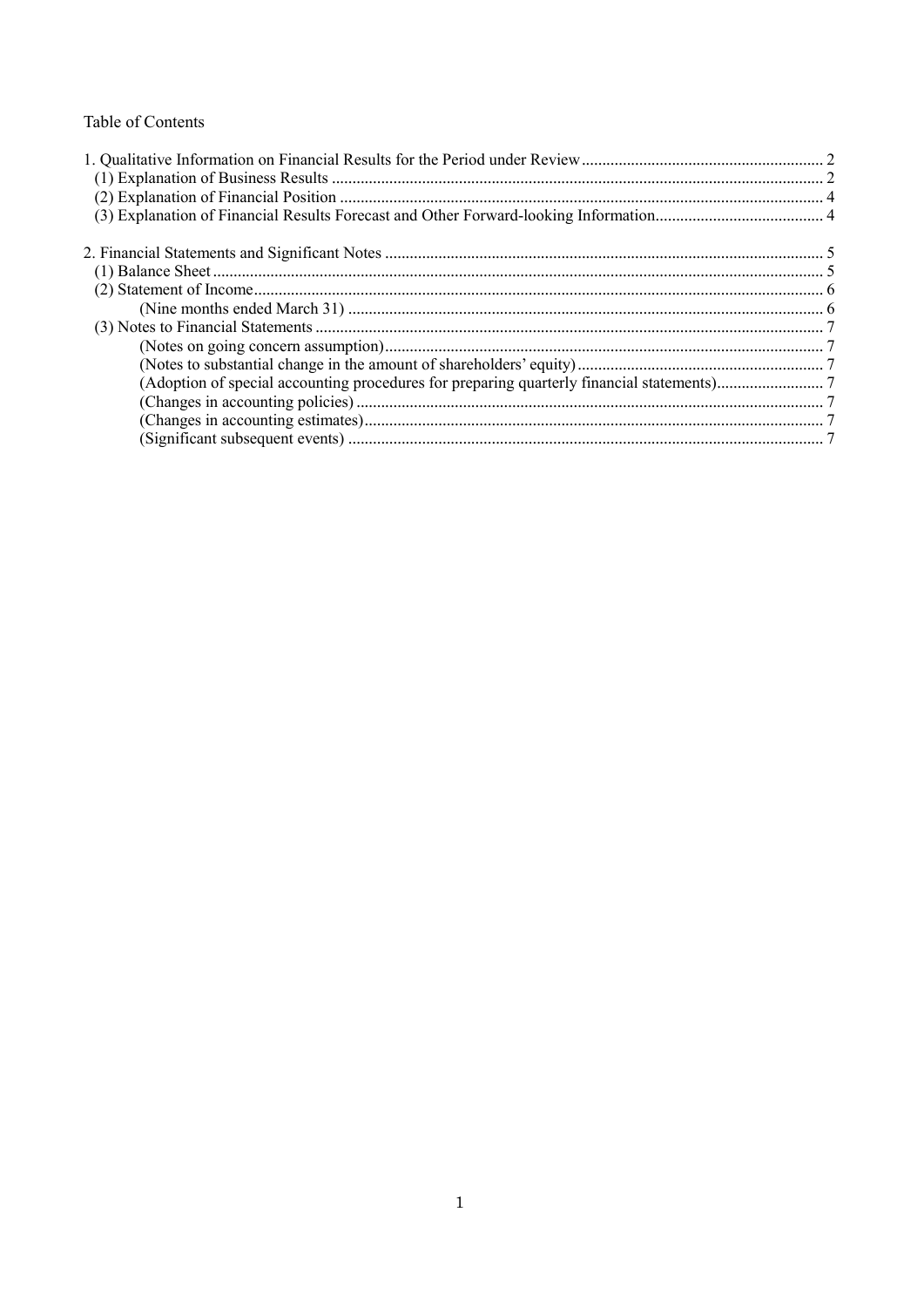### <span id="page-3-0"></span>1. Qualitative Information on Financial Results for the Period under Review

#### <span id="page-3-1"></span>(1) Explanation of Business Results

#### 1) Analysis of Business Results

During the nine months in the fiscal year under review (July 1, 2020 to March 31, 2021), social and economic activities in Japan were severely restricted as a state of emergency was declared for the second time in January 2021 due to concerns over the reemergence of the novel coronavirus disease (COVID-19). Although there are expectations for full-scale vaccination by the government, with still no prospect of when COVID-19 will subside, the economic outlook remains extremely uncertain, as progress toward recovery of economic activities is very slow due to the continuing severe conditions such as worsening business earnings and declining personal consumption.

In the non-face-to-face payment market, the Company's business domain, the impact on transportationrelated businesses such as airlines, buses, and railroads, especially in March, which is the graduation season and the end of the fiscal year for many companies, was devastating as demand for inbound and domestic travel in Japan plummeted. Despite our efforts to reduce expenses and other costs and to develop new services, the Company's business performance remains in a difficult situation.

Meanwhile, there has been an increase in the number of new initiatives to create completely new lifestyles in a wide variety of business categories, which, along with changes in the awareness of individual consumers, are transforming their lifestyles and consumption behavior. In this environment, the provision of non-face-toface services and the process of purchasing products are increasing dramatically compared to the past, and as part of this trend, the social role of IT-centered business companies is becoming increasingly important. Amid this significant paradigm shift, the Company has continued to engage in activities that promote the priority measures of "Response to the age of electronic money," "Promotion of Bus IT Promotion Solution Project" and "Service support for consumers from the business operator side" under the keywords of "paperless," "digitization."

With respect to business results for the nine months ended March 31, 2021, the Company reported net sales of ¥6,724 million (down 5.5% year on year), operating profit of ¥510 million (down 27.0% year on year), ordinary profit of ¥542 million (down 23.2% year on year) and profit of ¥375 million (down 23.4% year on year).

#### 2) Changes in Environment Surrounding the Company and Response Strategy

The non-face-to-face settlement market, the Company's business domain, is expected to continue achieving a certain level of growth in the future, and the Company is strengthening cooperation with content platforms for the shift to paperless and for payments, and is promoting cooperation with self-developed platforms and cloud services such as content providers. In addition, as part of our strategy to promote lifestyle-based fintech, we are working in various regions as a partner company to meet the need to convert fixed costs into variable costs.

#### A. Current status of WELLNET's "Smartphone payment service," *Shiharai-Hisho*

In March 2021, *Shiharai-Hisho*, a smartphone payment service adapted to the cashless society that is expected to expand going forward, was introduced to Amazon.co.jp, Japan's largest e-commerce site, and we are working on joint development to realize even more convenient "non-stop payment." In the infrastructure related industry, starting with The Kansai Electric Power Co., Inc., the service has now been introduced to Kyushu Electric Power Co., Inc., Hokkaido Electric Power Co., Inc., Tohoku Electric Power Co., Inc., Shikoku Electric Power Co., Inc., Hokuriku Electric Power Company, Chubu Electric Power Co., Inc. and The Chugoku Electric Power Co., Inc. Chubu Electric Power Co., Inc. introduced electronic invoicing of electricity bills via SMS (Short Message Service) in April 2020, a first in the electric power industry in Japan, and we believe that the shift to paperless payments will continue to accelerate going forward. In addition, the introduction of *Shiharai-Hisho* is underway nationwide for the payment of taxes and public utility charges, and FinTech services that are closely connected to people's lives, which the Company aims to provide, have begun.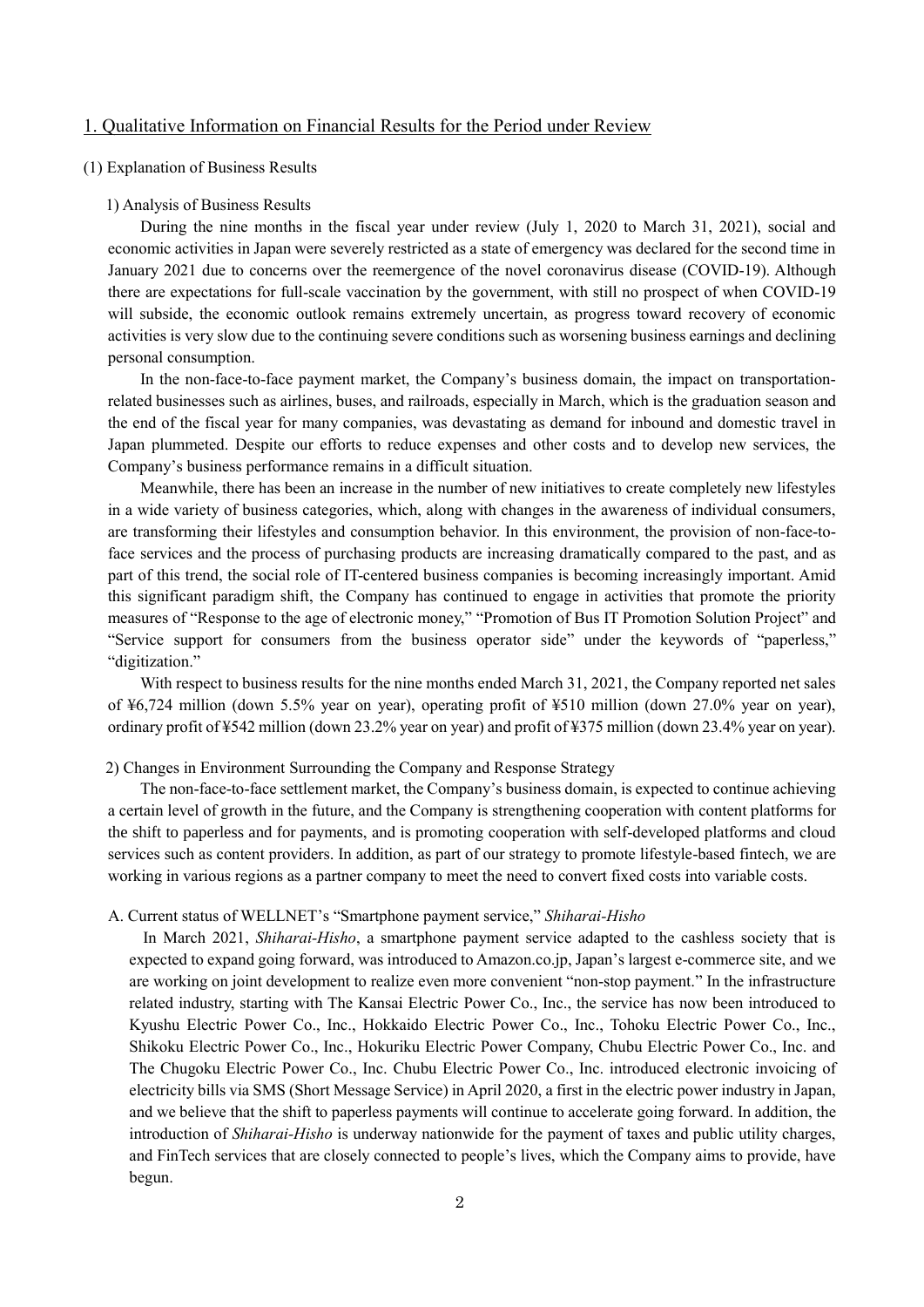The Company has become affiliated with 37 banks, including Sumitomo Mitsui Banking Corporation and JAPAN POST BANK Co., Ltd. However, after a series of large-scale incidents of unauthorized use of fund transfer agent accounts connected with several banks, the Company suspended connections with some banks. In addition, the Company took measures to implement eKYC, which is the most advanced personal identification system as of October 2020 and is now working to resume operations. We believe that continuous investment in security is necessary going forward.

Note that of the 37 affiliated banks, currently there are 6 banks with which account linkage continues to be possible and 31 banks for which temporary suspensions apply (as of April 30, 2021).

#### B. Driving forward our Bus IT Promotion Project

Launched in August 2016, the *Bus Mori!* smartphone app has been expanded to include smartphone tickets, coupon tickets, commuter tickets and free passes, bringing the total number of routes supported by the app to over 330. Although the COVID-19 crisis has caused a sharp drop in demand, the Company has been able to capture a certain level of demand for smartphone commuter tickets and coupon tickets, which are often used for daily routes. In this environment, the Company is developing and providing the cloud service *ALTAIR* for the bus industry, which is being used in the MaaS business *Kusatsu WEB Pass*, which started in November 2020 and combines a reserved-seat expressway bus ticket with admission to the hot spring resort Kusatsu Onsen, as well as in the MaaS *DohNa!!*, which enables inter-boarding of Hakodate's trams, buses and railways from January 2020.

*Bus Mori!* and *ALTAIR*, non-contact services that enable passengers to avoid person-to-person contact at sales windows are showing promise as a countermeasure against the spread of COVID-19 infection. Through those services and others, like smartphone free passes for Nishi-Nippon Railroad and Nishitetsu Bus Kitakyushu, smartphone coupon tickets for Meitetsu Bus and smartphone commuter tickets for WEST JAPAN JR BUS COMPANY, we continue to expand our services. We will continue to develop this service going forward as a "total cloud service" to promote DX (Digital Transformation) in the transportation industry.

#### C. Current status of WELLNET's key product, Multi Payment Services

According to the FY2019 Global Economic Survey Concerning Internal and External Integrated Economic Growth Strategy Building (E-Commerce Market Survey) released by the Ministry of Economy, Trade and Industry, the scale of the e-commerce market (B to C) for Japanese consumers increased 7.65% year on year in 2019 to ¥19.4 trillion, and Multi Payment Services are expected to have the potential to grow in the area of non-face-to-face payments. Various operators have been adopting the Company's payment services for over 30 years, and going forward, the Company will continue to meet the needs of businesses as a company that can provide total solutions for payment.

#### D. Activities contributing to local communities and SDGs

As part of our social contribution, we are providing support to many students through our WELLNET Scholarship, established to help financially struggling students at colleges of technology in Hokkaido. Many letters of gratitude were received from these students, which motivated our employees. Although many students across Japan were affected by COVID-19 in the fiscal year 2020, there were no students who dropped out due to financial difficulties at the four colleges of technology in Hokkaido during this period. As a way of returning the favor to Hokkaido, the land of the Company's founding, we will continue these activities moving forward.

In addition, Sapporo City aims to become a sustainable city with a good living environment based on the revised Building Energy Conservation Law, and has established the Comprehensive Assessment System for Building Environmental Efficiency in Sapporo (CASBEE Sapporo) with the aim of spreading and promoting environmentally efficient buildings. Our new Sapporo office, which is scheduled to be completed in June 2021, has already received the A rank under CASBEE Sapporo.

Furthermore, with the completion of the new Sapporo office, we are aiming to obtain the platinum rank of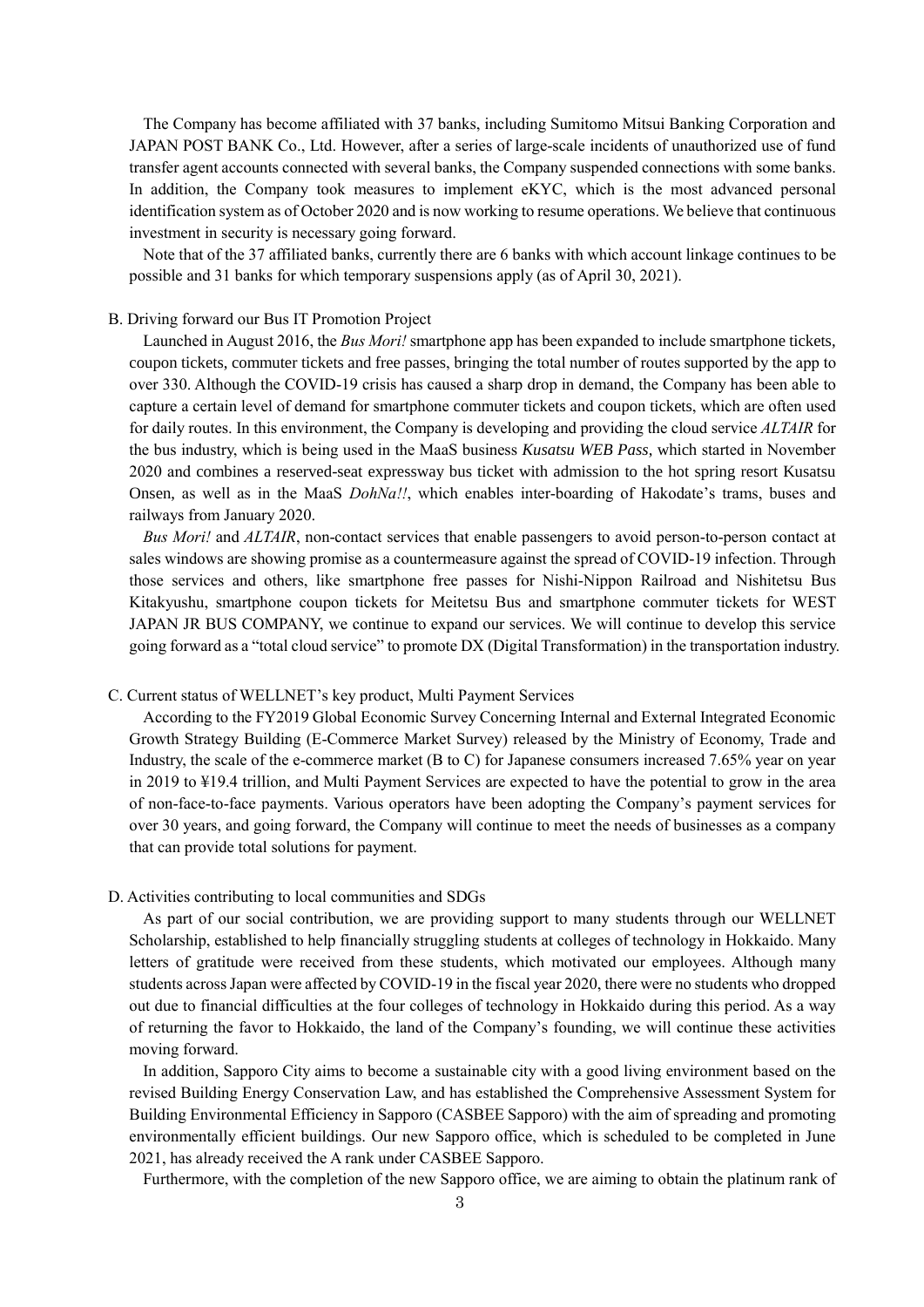WELL certification through office design that considers the health and working environment of our employees. The WELL Certification is an initiative that began in 2014 in the U.S. to evaluate and certify spaces including buildings and offices from the standpoint of human health. It is a cutting edge initiative in Japan, with only 7 certifications awarded (of which only 2 companies obtained the platinum rank) as of October 2020. This initiative represents an investment in the Company's most important asset, our employees, and we also believe that it will lead to increased corporate value in the form of increased productivity, and workstyle reforms.

E. Performance forecast and shareholder returns

Although the dividend payout ratio will be set at 50% or more for the fiscal year ending June 30, 2021, the dividend amounts are yet to be determined at this moment since it is impossible to make a reasonable forecast for the financial results.

<span id="page-5-0"></span>(2) Explanation of Financial Position

Status of assets, liabilities, and net assets

Total assets as of March 31, 2021 stood at ¥20,193 million. Current assets were ¥13,859 million. This mainly comprises cash and deposits of ¥10,441 million. Cash and deposits include ¥7,702 million of receiving agency deposits in money collection business, which is the money kept temporarily by the Company up to the predetermined date of transfer to operators in the following month. Non-current assets amounted to ¥6,334 million. This mainly comprises property, plant and equipment of ¥3,588 million, intangible assets of ¥773 million, and investments and other assets of ¥1,972 million.

Meanwhile, total liabilities amounted to ¥13,036 million. This mainly comprises receiving agency deposits of ¥7,702 million and short-term borrowings of ¥1,480 million.

Total net assets amounted to ¥7,156 million. This mainly comprises shareholders' equity of ¥7,079 million.

 $(2.6)$ 

(Reference) Cash and deposits, net (net balance of cash and deposits after offsetting receiving agency deposits related to money collection business)

|                                      |                     | (IVIIIIIONS OL VEN)  |
|--------------------------------------|---------------------|----------------------|
|                                      | As of June 30, 2020 | As of March 31, 2021 |
| (A) Cash and deposits                | 8,689               | 10.441               |
| (B) Receiving agency deposits        | 6,339               | 702                  |
| $(A)$ - $(B)$ Cash and deposits, net | 2,349               |                      |

<span id="page-5-1"></span>(3) Explanation of Financial Results Forecast and Other Forward-looking Information

As for the financial results for the fiscal year ending June 30, 2021, in the current situation in which there is concern about a fourth wave of COVID-19, it is now more difficult to predict the impact on economic activities, and therefore, the earnings forecast will be disclosed as soon as it becomes possible to make a reasonable estimate.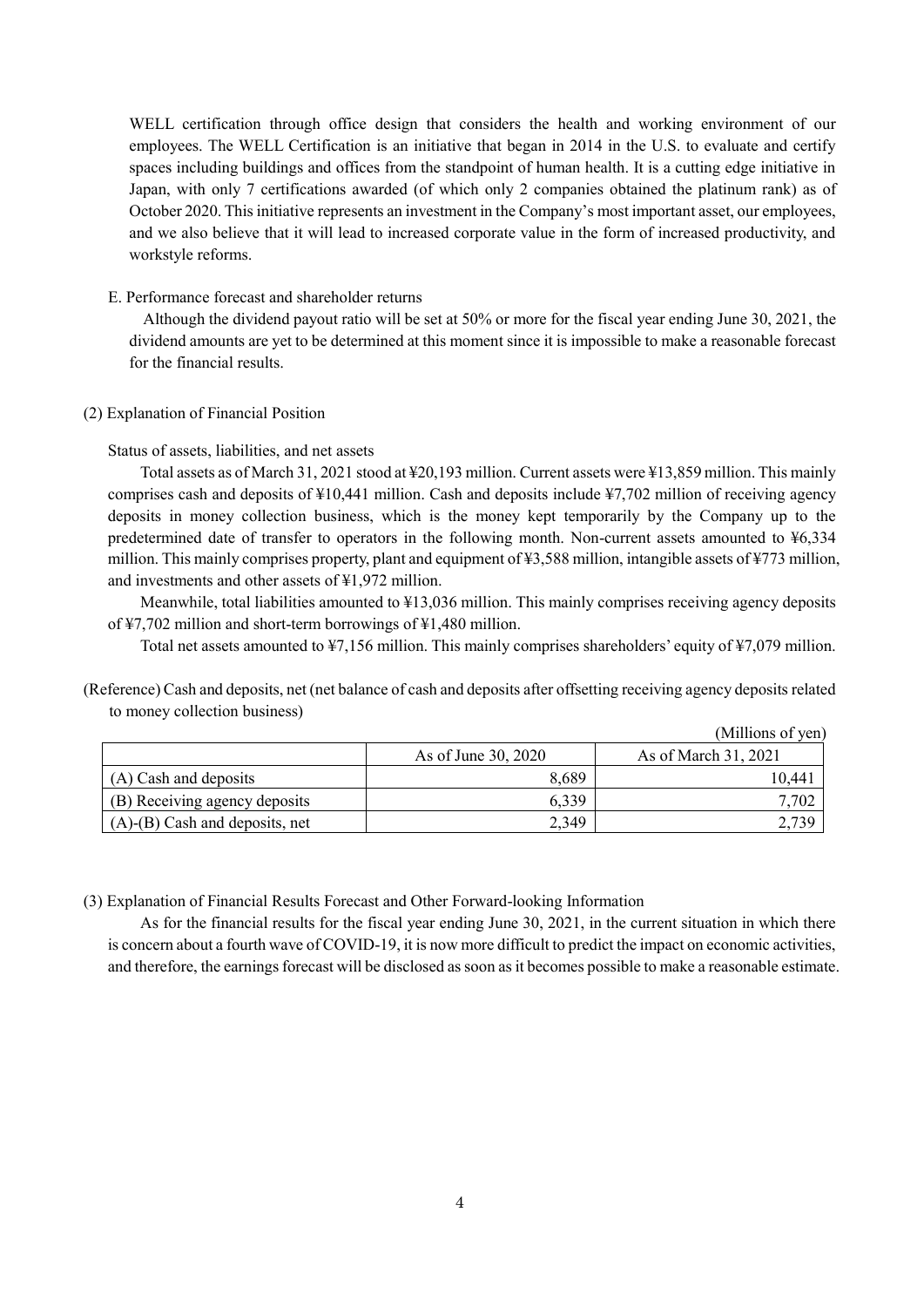### <span id="page-6-0"></span>2. Financial Statements and Significant Notes

<span id="page-6-1"></span>(1) Balance Sheet

|                                                       |                     | (Thousands of yen)   |
|-------------------------------------------------------|---------------------|----------------------|
|                                                       | As of June 30, 2020 | As of March 31, 2021 |
| Assets                                                |                     |                      |
| Current assets                                        |                     |                      |
| Cash and deposits                                     | 8,689,868           | 10,441,807           |
| Accounts receivable - trade                           | 474,856             | 497,534              |
| Merchandise                                           | 2,577               | 2,252                |
| Work in process                                       | 2,884               | 31,317               |
| Supplies                                              | 6,572               | 769                  |
| Deposits paid                                         | 4,394,838           | 2,147,866            |
| Other                                                 | 932,878             | 737,467              |
| Total current assets                                  | 14,504,476          | 13,859,015           |
| Non-current assets                                    |                     |                      |
| Property, plant and equipment                         | 2,851,274           | 3,588,128            |
| Intangible assets                                     | 876,190             | 773,403              |
| Investments and other assets                          | 1,842,871           | 1,972,619            |
| Total non-current assets                              | 5,570,337           | 6,334,151            |
| <b>Total</b> assets                                   | 20,074,813          | 20,193,167           |
| Liabilities                                           |                     |                      |
| <b>Current liabilities</b>                            |                     |                      |
| Accounts payable - trade                              | 454,549             | 444,206              |
| Short-term borrowings                                 | 740,000             | 1,480,000            |
| Deposits received                                     | 4,903,373           | 2,625,000            |
| Receiving agency deposits                             | 6,339,896           | 7,702,769            |
| Income taxes payable                                  | 210,987             | 42,760               |
| Provision for bonuses                                 |                     | 54,284               |
| Provision for point card certificates                 | 5                   | 22                   |
| Other                                                 | 218,483             | 468,688              |
| Total current liabilities                             | 12,867,295          | 12,817,731           |
| Non-current liabilities                               |                     |                      |
| Provision for share-based remuneration                | 54,073              | 63,269               |
| Asset retirement obligations                          |                     | 10,843               |
| Long-term accounts payable - other                    | 119,007             | 119,007              |
| Other                                                 | 24,601              | 25,358               |
| Total non-current liabilities                         | 197,682             | 218,477              |
| Total liabilities                                     | 13,064,977          | 13,036,209           |
| Net assets                                            |                     |                      |
| Shareholders' equity                                  |                     |                      |
| Share capital                                         | 667,782             | 667,782              |
| Capital surplus                                       | 3,509,216           | 3,509,216            |
| Retained earnings                                     | 3,551,222           | 3,666,687            |
| Treasury shares                                       | (788, 210)          | (764, 630)           |
| Total shareholders' equity                            | 6,940,011           | 7,079,056            |
| Valuation and translation adjustments                 |                     |                      |
| Valuation difference on available-for-sale securities |                     | 5,008                |
|                                                       | (3,067)             |                      |
| Total valuation and translation adjustments           | (3,067)             | 5,008                |
| Share acquisition rights                              | 72,892              | 72,892               |
| Total net assets                                      | 7,009,836           | 7,156,958            |
| Total liabilities and net assets                      | 20,074,813          | 20,193,167           |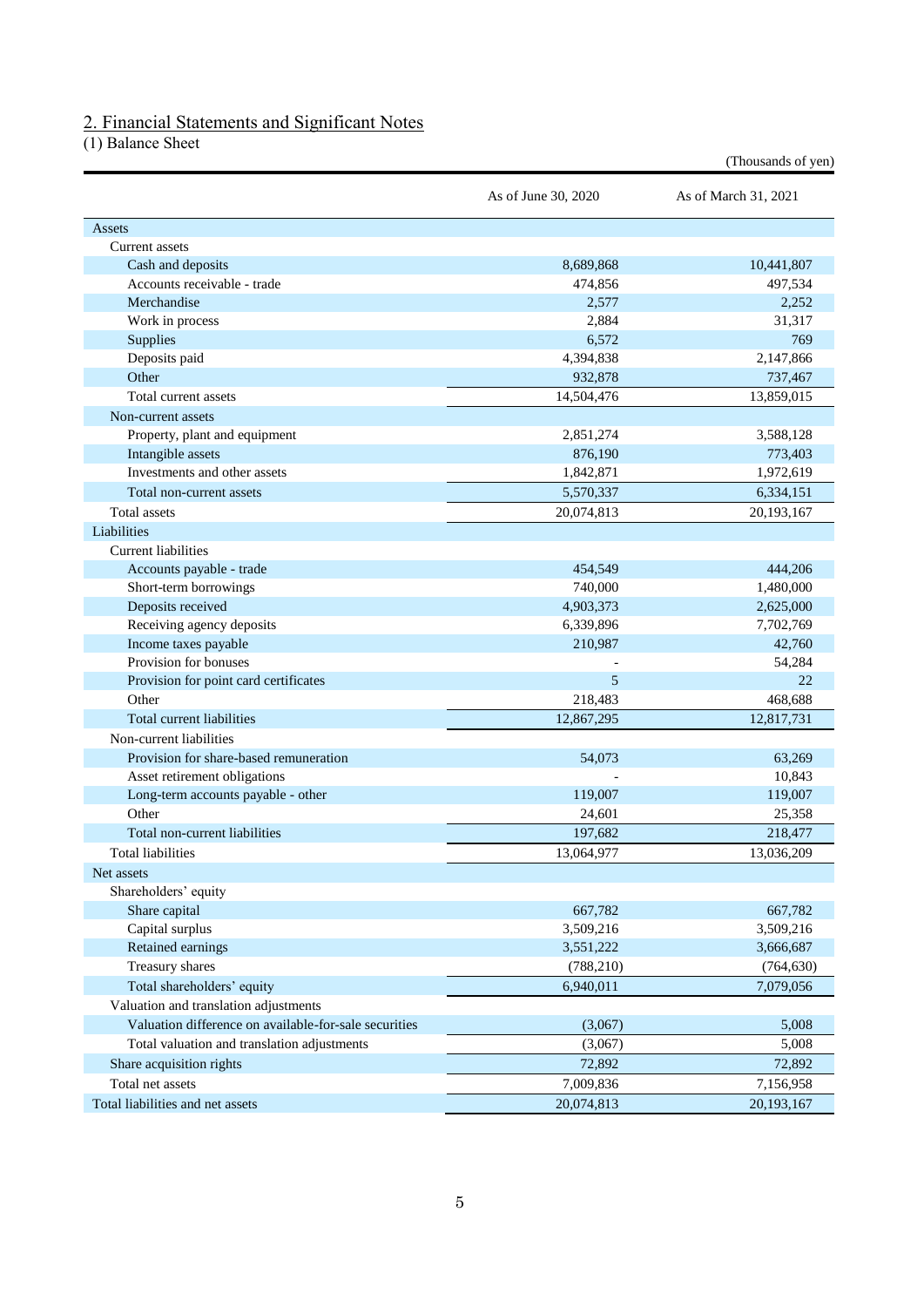# <span id="page-7-0"></span>(2) Statement of Income

<span id="page-7-1"></span>(Nine months ended March 31)

|                                                | For the nine months ended<br>March 31, 2020 | For the nine months ended<br>March 31, 2021 |
|------------------------------------------------|---------------------------------------------|---------------------------------------------|
| Net sales                                      | 7,113,282                                   | 6,724,031                                   |
| Cost of sales                                  | 5,805,490                                   | 5,676,554                                   |
| Gross profit                                   | 1,307,791                                   | 1,047,477                                   |
| Selling, general and administrative expenses   | 608,408                                     | 537,228                                     |
| Operating profit                               | 699,382                                     | 510,249                                     |
| Non-operating income                           |                                             |                                             |
| Interest income                                | 592                                         | 92                                          |
| Dividend income                                | 44                                          |                                             |
| Gain on investments in investment partnerships | 1,034                                       | 28,697                                      |
| Rental income                                  | 3,148                                       | 2,698                                       |
| Other                                          | 2,471                                       | 7,402                                       |
| Total non-operating income                     | 7,290                                       | 38,891                                      |
| Non-operating expenses                         |                                             |                                             |
| Interest expenses                              | $\overline{\phantom{a}}$                    | 1,492                                       |
| Foreign exchange losses                        |                                             | 5,108                                       |
| Total non-operating expenses                   |                                             | 6.600                                       |
| Ordinary profit                                | 706,673                                     | 542,540                                     |
| Extraordinary income                           |                                             |                                             |
| Gain on reversal of share acquisition rights   | 3,549                                       |                                             |
| Total extraordinary income                     | 3,549                                       |                                             |
| Profit before income taxes                     | 710,222                                     | 542,540                                     |
| Income taxes - current                         | 221,542                                     | 158,463                                     |
| Income taxes - deferred                        | (925)                                       | 8,993                                       |
| Total income taxes                             | 220,617                                     | 167,456                                     |
| Profit                                         | 489.604                                     | 375.083                                     |

(Thousands of yen)